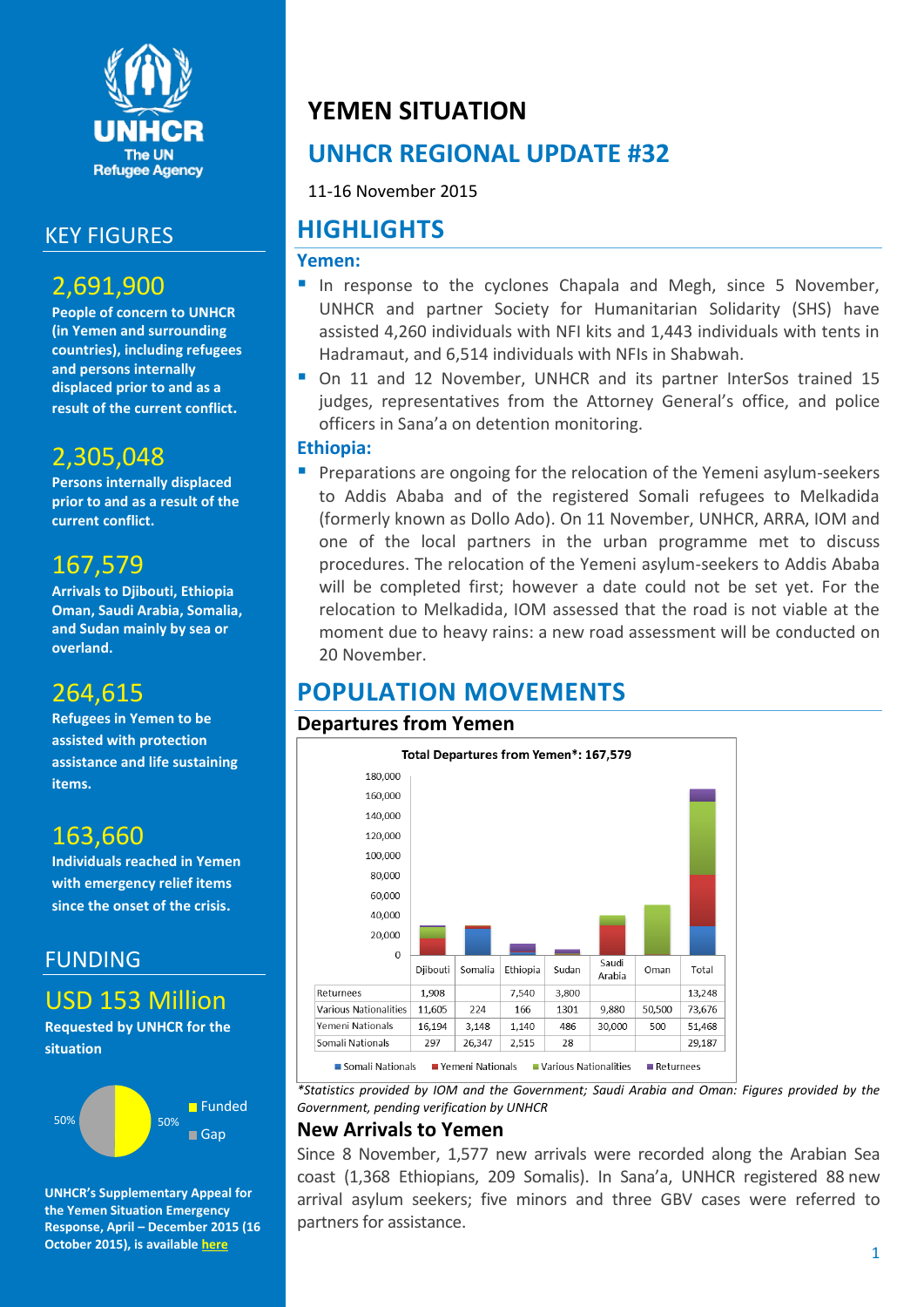## **UPDATE ON ACHIEVEMENTS AND GAPS**

#### **Operational Context**

The UN Special Envoy to Yemen, Mr. Ismail Ould Cheikh Ahmed, has confirmed an upcoming meeting on Yemen, although a date has yet to be set and the parties continue to push for military advantages. From 15 to 17 November, during his mission in Yemen, Mr. John Ging, the Director of OCHA's Coordination and Response Division (CRD), reiterated that the UN is in Yemen to support the Yemeni people.

Meanwhile in Yemen, airstrikes continued in Al Dhale'e, Al Hudaydah, Dhamar, Hajjah, Ibb, Marib, Sa'ada, and Shabwah governorates. Armed clashes persisted in Al Bayda, Al Dhale'e, Al Hudaydah, Al-Jawf, Marib, and Ibb governorates. Heavy deployments of military troops took place to Aden, where the security situation remains unstable. On 16 November, a new offensive was launched on Taizz, and on 17 November, President Hadi reportedly returned to Aden to supervise the operation.

As a result of the cyclones Chapala and Megh, an estimated 5,974 families were displaced across 13 districts in six governorates. The most affected governorate is the island of Socotra (over 3,100 families), followed by Hadramaut (1,350 families) and Shabwah (1,101 families): 26 people were killed and 78 injured. Three fishermen are still missing from Socotra Island.

In Ethiopia, UNHCR and the Government Administration for Refugees and Returnees Affairs (ARRA) registered 1,908 persons of concern: 1,077 Yemenis, 822 Somalis, five Iraqis and four Eritreans. Some 909 of the registered Yemeni are now recognized as prima facie refugees, while 168 remain asylum-seekers. As a result, of the total registered population arrived from Yemen, 173 are asylum-seekers (168 Yemeni and five Iraqis) and 1,735 are refugees (909 Yemenis, 822 Somalis and four Eritreans).

#### **Refugee Response**

Protection

#### **Yemen:**

 In Sana'a, UNHCR renewed 137 refugee certificates and registered 22 new-borns. Community Services conducted eight best-interest

assessments (BIAs) and six home visits to ascertain living conditions and needs of refugee children and their families or legal custodians.

 On 11 and 12 November, in Sana'a, UNHCR and its partner InterSos trained judges, representatives from the Attorney General's office, and police officers on detention monitoring for. The session included information on the rights of prisoners and detainees with a focus on refugees and asylum seekers, obstacles that lead to prolonged detention and proposed solutions. As the immigration detention centre



*A refugee from Yemen hides from the scorching sun in Obock, Djibouti. Obock has become a safe haven for hundreds of people fleeing increasingly violent conflict in Yemen.© UNHCR/H. McNeish*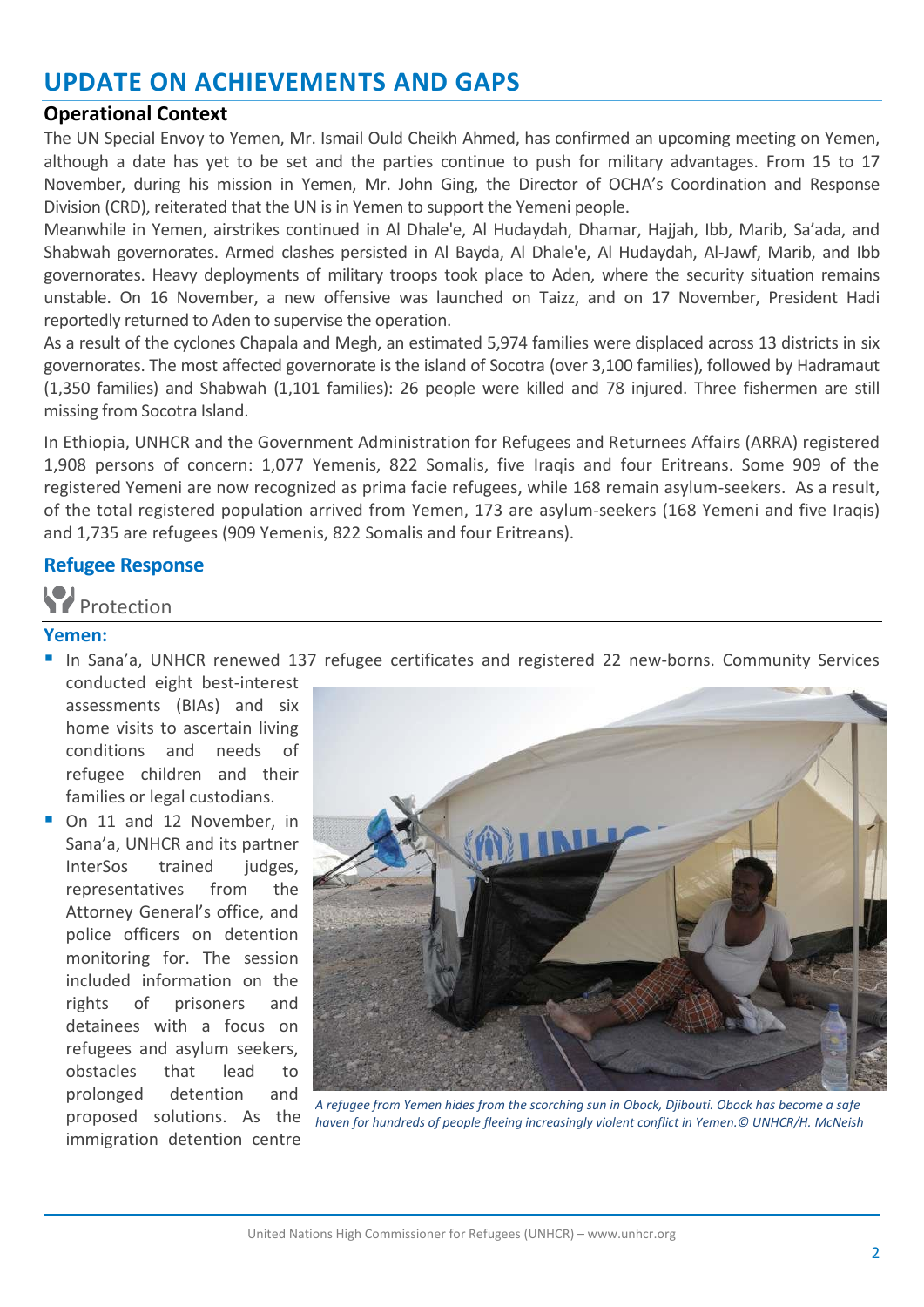cannot accommodate any detainees due to damage caused by airstrikes, the authorities agreed to UNHCR's proposal to release persons of concern held for irregular entry, and advised them to approach UNHCR for fast-track registration and RSD.

- UNHCR's partner InterSos identified 32 Somalis detained in the central prison in Al Hudaydah and 11 Eritreans detained in Alluhaiah detention centre due to lack of documentation, and UNHCR and network of lawyers are providing legal support.
- UNHCR partner International Relief for Development (IRD) assessed 94 new cases for financial assistance.
- UNHCR partner Association for Development of Persons with Specific Needs (ADPSN) began implementing three new micro-credit self-reliance projects for refugee mothers of children with specific needs. They werer trained prior earlier in the year, and are now able to start their projects.

#### **Djibouti:**

- From 29 September to 16 November, UNHCR Obock registered 2,118 individuals (601 families). This brings the total of refugees at Markazi camp to 2,699 individuals (over 800 families). As at 16 November, a total of 895 refugees (478 families) were registered in Djibouti city since the government's decision to facilitate registration of Yemenis residing in Djibouti-city on 30 September 2015.
- As part of its activities to restore and maintain family links, the Djibouti Red Crescent (CRD) offers phone call services to new arrivals and refugees. From 10 to 14 November, some 421 new arrivals at the ports of Djibouti and Obock and at the Migrant Response Centre in Obock benefitted from the service.
- On 11 November, a UNHCR and ONARS team sensitised sector leaders in Markazi camp to the importance of registering the documents of their new born babies. Refugees will therefore inform UNHCR and ONARS of their new-borns so as to facilitate the processing of birth certificates.

#### **Ethiopia:**

 As per the Government's policy, Yemeni and Iraqi refugees are assisted within UNHCR's urban programme in Addis Ababa, while Somalis and Eritrean refugees are under the camp operations.

#### **Somalia:**

- On 13 November 2015, Bossaso, Puntland, received one vessel, the "Fataxul-Khair", arriving from Al Mukallah port in Yemen. The vessel was carrying 86 individuals (22 children, 18 women, 46 men): 75 Somalis, nine Yemenis, one Iraqi, and one Syrian. Among these new arrivals, 34 did not require any assistance and left after Immigration procedures, while 52 were registered at the reception centre ( 30 adults, 16 female and 14 male, and 22 children, 12 female and 10 male). Nationality breakdown as follows: 46 Somalis, two Yemenis, four others.
- In Hargeisa, from 9 to 15 November 2015, 30 Yemeni refugees and four Yemeni asylum-seekers were registered in Hargeisa by Ministry of Resettlements, Rehabilitations and Re-constructions MRRR. These four Yemenis arrived in Somaliland before 28 March 2015 and have been unable to return to their country. A total of 2,252 Yemeni refugees were registered in Hargeisa since 28 March. In addition, 63 Yemeni refugees were transferred from the UNHCR Bossaso data base to the UNHCR SO Hargeisa data base as of 15 November, as they had moved from Bossaso to Hargeisa.

#### $\square$  Education

#### **Djibouti:**

 The number of Yemeni refugee children attending the Al Rahma School in Obock increased from 185 to 320 students enrolled from first to seventh grade. This is also due to community mobilization encouraging parents to enrol their children in school. UNHCR and Al Rahma buses transport the children to the school.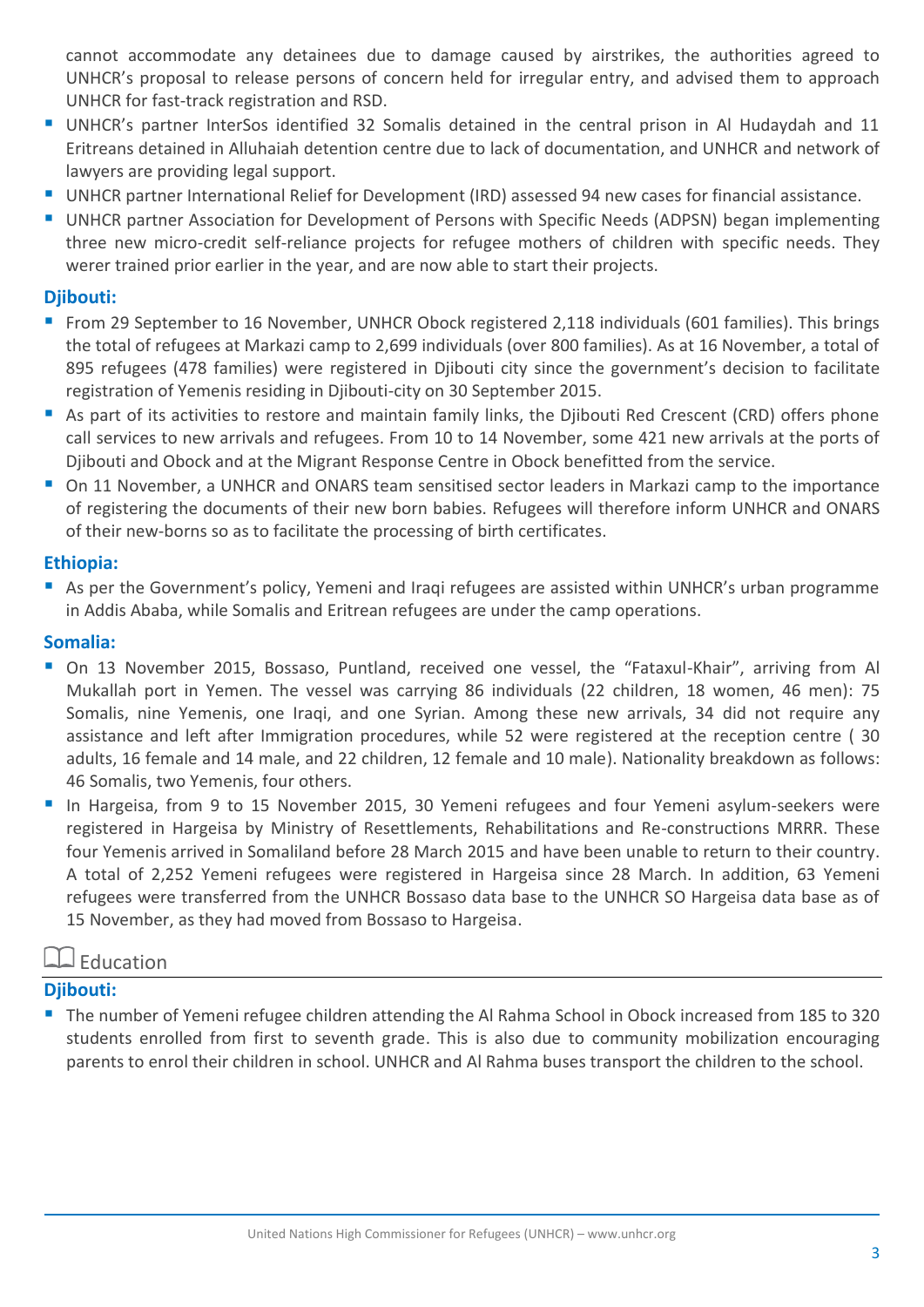#### $\tilde{ }$  Health

#### **Yemen:**

- UNHCR supported health facilities in Sana'a, provided medical consultation and essential medicines to 417 persons (289 refugees and 128 Yemenis from the host community), mental health consultation and medication for 25 refugees, and GBV services for three refugees.
- In Basateen and Kharaz refugee camp, UNHCR partner Charitable Society for Social Welfare (CSSW) provided medical services and essential medicines to 480 refugees, reproductive health care to 30 women, and routine immunization for 80 children. CSSW conducted health education sessions for 142 refugees.

#### **Djibouti:**

 As part of a national polio immunization campaign, UNHCR's health partner, Africa Humanitarian Action (AHA) in collaboration with the Regional Centre Medical Hospitalier (CMH) in Obock vaccinated 87 children in Markazi camp on 15 November.

#### **Somalia:**

- UNHCR partner IOM sponsored a medical team that examined 21 individuals over the age of five and 14 children (six female and eight male) under the age of five who requested medical assistance at the reception centre. Of these, seven (three females and four males) did not require further treatment.
- In Bossaso, UNICEF through its partners identified four separated and unaccompanied minors. They were provided psychosocial and material support and were united with members of their extended families.

## Food Security and Nutrition

#### **Djibouti:**

- From 10 to 16 November, WFP provided 44 newly arrived refugees from Yemen with food assistance. WFP distributed enough food for the new refugees envisaged to last until the next food distribution planned for 18 November.
- Based on the nutritional needs of refugees, especially children, UNHCR, UNICEF and AHA established a new nutrition unit at Markazi camp. The unit was officially opened on 16 November. The new nutrition unit will be used as a basis for all preventive and curative nutrition activities. This includes the management of acute malnutrition cases, promotion of adequate infant and young child feeding practices, and prevention of malnutrition through supplementary feeding. Children suffering from severe acute malnutrition with medical complications such as pneumonia and diarrhea will however continue to be referred to, and hospitalized at, CMH Obock. UNICEF has deployed an international health specialist to Obock to support the unit and reinforce the capacities of the nutrition actors at Markazi camp in terms of supervision, elaboration of tools for data collection and data analysis.
- On 9 and 10 November, 25 community workers from DRC, LWF, WFP and AHA working in Markazi refugee camp were trained on adequate Infant and Young Child Feeding Practices and enhanced nutrition screening at the community level. The training was provided by the newly deployed UNICEF health and nutrition specialist.
- The King Salman Relief Centre distributed dates and chocolates to 600 refugee families in Markazi camp.
- As the population in Markazi camp continues to increase, there is a risk of shortage of nutrition supplies. Partners are coordinating to ensure that adequate nutrition supplies are available.

### Water and Sanitation

#### **Djibouti:**

- From 11 to 14 November, the Djibouti Red Crescent (CRD) distributed standard hygiene kits to 49 persons (19 men and 22 women with eight babies) at the port of Djibouti. Kits distributed to new arrivals consist of soap, towels and baby diapers.
- **E** Every week, DRC leads a Camp Clean-Up day for garbage collection in Markazi camp. On 11 November, the fourth clean-up day took place with the participation of the community and UNHCR, ONARS, and NRC. In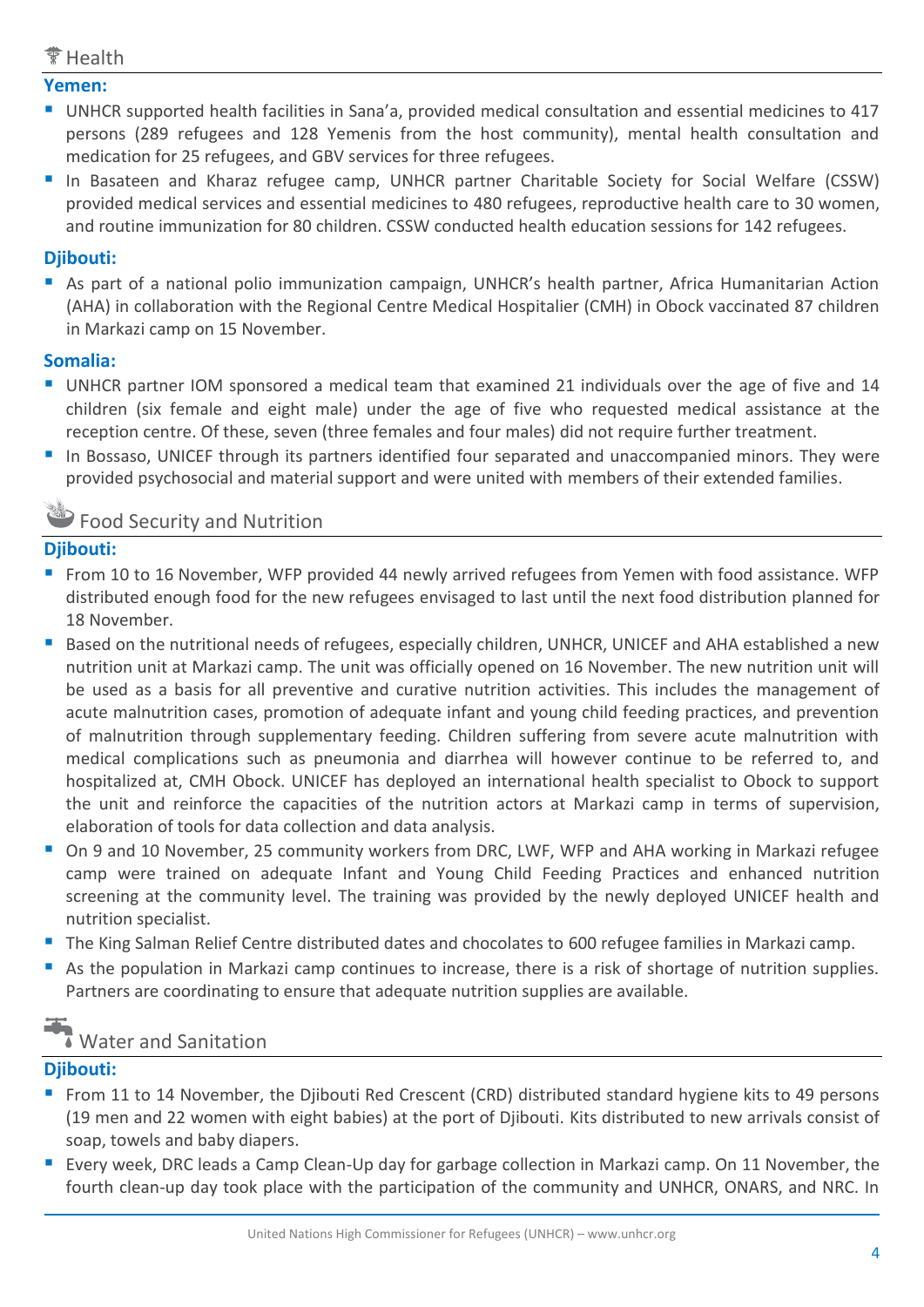order to increase participation in the camp clean-up day, DRC conducted also a tent by tent distribution of garbage bags in sections 2 and 4 in the camp. During the distribution, DRC campaigned on the importance of working together to keep a clean environment in order to reduce the presence, of flies, mosquitos and other hygiene related illnesses.

**The Norwegian Refugee Council (NRC) completed a cleaning of water-distribution points and a latrines**cleaning campaign is planning for the week of 22 November.

#### Shelter and NFIs

#### **Djibouti:**

 NRC completed the first prototype for a shared kitchen on 16 November. A meeting between the refugees and NRC hygiene promotors took place to collect feedback and comments regarding the kitchen. the refugee population in Markazi was pleased with the design and suggested some minor changes which NRC will take into consideration when constructing the kitchens.

#### **IDP Response in Yemen**

#### Shelter and NFIs

 From 10 to 15 November, UNHCR's partner the Yemen Red Crescent (YRC) distributed CRIs to 471 IDPs in Amran and Hajjah, and partner the Adventist Development and Relief Agency (ADRA) distributed NFIs to 1,572 IDPs in Sana'a. UNHCR partner Yemen Humanitarian Forum (YHF) is presently distributing CRIs to 198 IDP families in Al Mahwit, and 1,000 IDP



families in Dhamar. UNHCR *Distribution of mattresses in Aden by Society for Humanitarian Solidarity, Yemen.© UNHCR 2015* 

partner Al-Amal completed an assessment in Al Hudaydah, and found that 6,071 IDPs are living in the open and in urgent need of NFIs and shelters. UNHCR will distribute NFIs through partners. Since the escalation in the conflict, UNHCR has distributed NFIs to 163,660 IDPs.

- UNHCR is rehabilitating 43 alternative collective centres to be used as temporary shelter for IDP families hosted in schools in central and northern governorates. UNHCR and partners began usability assessments of four centres in Amran, three in Ibb, and three in Sana'a (Amant Al-Asimah), to host 243 IDP families.
- From 12 to 15 November, in response to cyclones Chapala and Megh, UNHCR partner Society for Humanitarian Solidarity (SHS) distributed NFIs to 1,110 beneficiaries in Mayfa'a Boroum, Sayhoot and Almaseelah in Hadramaut; to 2,083 beneficiaries in Algweri, Alqomri and Naqat Gwerei districts in Shabwah. SHS also distributed tents to 118 families living in the open in Mayfa'a Hagir, Sayhoot and Almaseelah in Hadramaut. Since 5 November, UNHCR and SHS assisted 4,260 individuals with CRI kits, 1,443 individuals with tents in Hadramaut, and 6,514 individuals with CRIs in Shabwah. SHS will clear roads to facilitate access and distribute NFIs, and to conduct an assessment in Al Maharah governorate. UNHCR Sub-Office in Aden dispatched NFIs for 3,500 families to Al Mukalla as part of the cyclone response.
- On 16 November, UNHCR received 16 trucks of NFIs in Sana'a carrying 10,944 buckets, 4,784 kitchen sets, and 55,820 blankets.